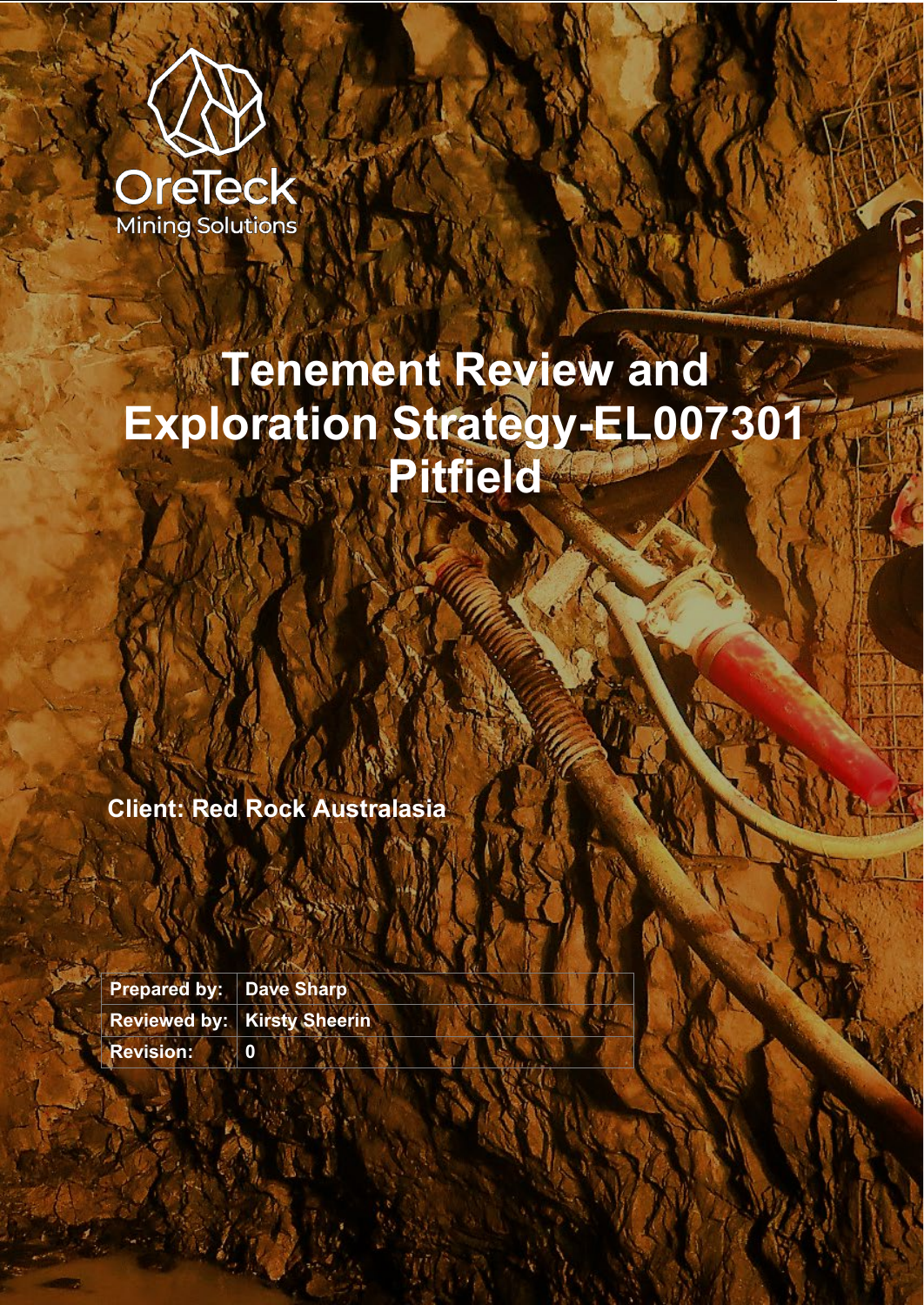

# **1 Pitfield- EL007301**

| <b>Tenement ID</b> | <b>Local ID</b> | Size $(km2)$ | <b>Mapping</b><br><b>Sheet</b><br>(1:100,000) | <b>Municipality</b> | <b>Current</b><br><b>Status</b> |
|--------------------|-----------------|--------------|-----------------------------------------------|---------------------|---------------------------------|
| EL007301           | <b>Pitfield</b> | 85           | <b>Ballarat</b>                               | Golden<br>Plains    | Application                     |

EL007301 commences north of Rokewood and extends north to Linton [\(Figure 1\)](#page-1-0).

<span id="page-1-0"></span>

<span id="page-1-1"></span>**Figure 1. EL007301 Location and geology**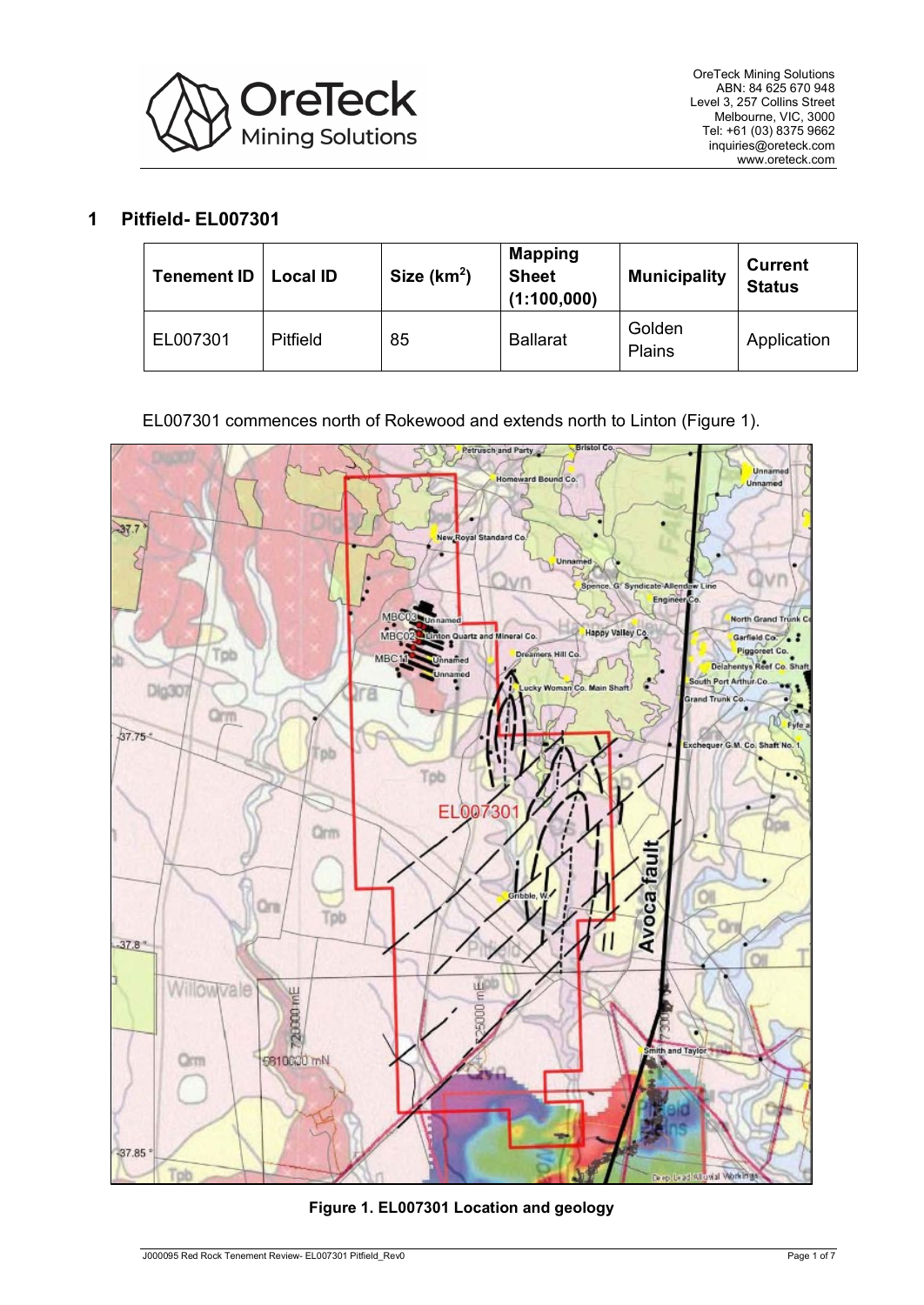

# **2 Regional Geology**

The north trending Avoca Fault that marks the boundary between the Bendigo-Ballarat and Stawell zones is located to the east of EL007301, positioning the tenement in the Stawell Structural Zone.

The Stawell zone is underlain by deformed deep marine turbidites sequences, known as the Cambrian St Arnaud Group. The St Arnaud Group can be further subdivided into the structurally lower Beaufort Formation and a structurally higher Pyrenees Formation. The Beaufort Formation is characterised by a high proportion of thinly bedded turbidites including black shales. The Pyrenees Formation contains more thick-bedded turbidites. Regional folding consists of a single generation of extremely regular, parallel trains of gently plunging, upward facing, flattened chevron folds with steep north-trending axial surfaces (Hughes 2001).

# **2.1 Local Geology**

Granites and adamellites intrude the stratigraphy in the north-western portion of the tenement. Tertiary basalts have infilled a paleo-drainage through the central portion of the area and remnant expanses of thin Quaternary gravels are scattered throughout. (McMickan, 1995). The Palaeozoic rocks do not outcrop on the tenement due to sediments and basalt flows.

The Linton Fault is interpreted to intersect the northern portion of the tenement. This fault is a parallel subsidiary fault characterised by polydeformed rocks (Morand et al., 1995), with magnetics indicating that this fault may also have associated greenstone (Taylor et al.,1996) which is important for Stawell style mineralisation. (Hughes, 2001)

To the south east of the tenement, The Pitfield Volcanics (similar to the Stawell Magdala basalt) are located. These are greenstones of probable Cambrian age which do not outcrop are completely covered by the Newer Volcanics. They appear to occur in thin, elongate slices incorporated into the Avoca Fault zone. The fault slices are at least tens of metres wide and up to thousands of metres long and appear to be continuous through the Pitfield Plains area. The Avoca Fault can be recognised continuously between the junction of Smythes lead and Linton lead in the north (Happy Valley), to Pitfield Plains in the south, by the presence of these greenstones on mine dumps since the fault itself is mostly concealed (Hughes, 2001).

# **2.2 Mineralisation**

There are numerous minor deep lead and alluvial gold workings throughout the tenement, mostly to the north with a small cluster of workings associated with Flagstaff and Royal Standard leads.

The presence of a granite intrusive in the western portion of the tenement enhances the potential of the area (McMickan, 1995).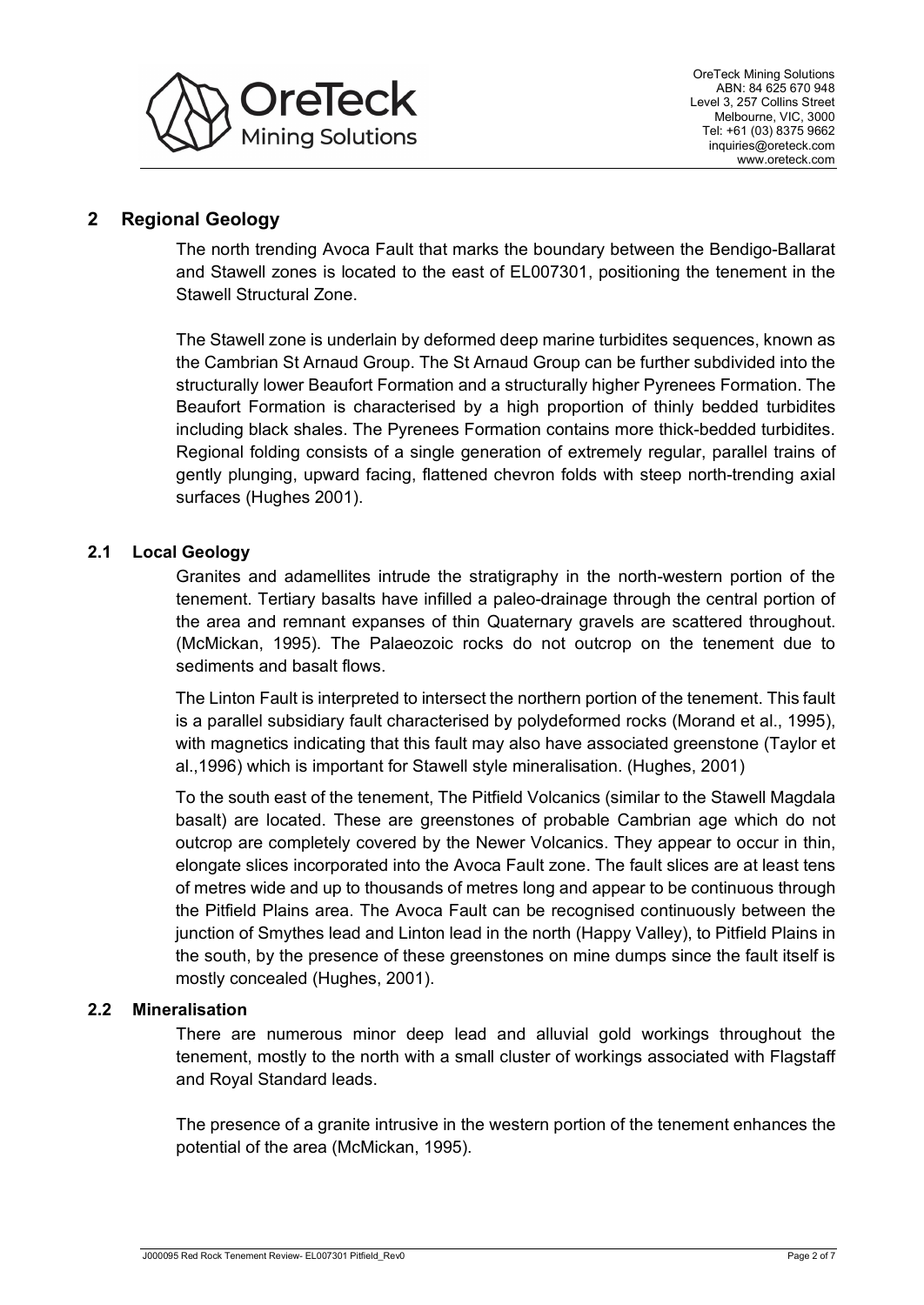

The Mt Bute prospect that was drilled in 1995, showed that extensive zones of alteration, contact metamorphism and deformation were noted. Quartz veining is extensive and associated with structural deformation, while workings suggest that higher grade gold values are associated with a series of narrow (< 1m) discontinuous quartz veins. (McMickan, 1995) This prospect is associated with the Linton Fault.

# **3 Mining History/Production**

Most of the major mines in the area are off the tenement and are associated with the Pitfield Plains and along the Avoca fault to the east of EL007301. There are no major historical mines located on the tenement.

There are numerous minor deep lead and alluvial gold workings throughout the tenement, with a small cluster of workings in the north associated with the Flagstaff and Royal Standard leads.

<span id="page-3-0"></span>Another cluster of workings to the central area of the tenement are attributed to the Linton Fault. Production figures are incomplete with records not available for most mines. The larger mines with production figures are shown in [Table 1.](#page-3-0)

| <b>Mine</b>        | <b>Production (Oz)</b> |
|--------------------|------------------------|
| <b>Linton GM</b>   | 995                    |
| Gribble            | 2011                   |
| Corbett's Freehold | 1136                   |
| Total              | 4142                   |

#### **Table 1. Primary gold production figures EL007301 (Hughes, 2001)**

The largest producing placer mine was The Hanlon Consols mine on the Hanlon Lead produced 648 ounces.

The Pitfield Plains produced approximately 390,000 oz of gold from both placer and primary gold sources (Hughes, 2001).

## **3.1 Nearby Mining Activity**

To the east of EL007301, Cape Clear Minerals have the Glenfine Project, with a series of intersections adjacent to the Avoca Fault, associated with the British Banner and the Glenfine South historical gold mines. Mineralisation has been intersected at both sites in structural settings similar to both the Stawell and Ballarat gold mines.

## **4 Exploration History**

Most of the exploration activities conducted by previous tenement holders has focused on the Pitfield Plains to the south and east of EL007301 with little focus on the area covered by the tenement, with the exception being Metex Resources that explored the area during the 1990's. The shortage of exploration is due to a lack of outcrop and absence of substantial mining activity.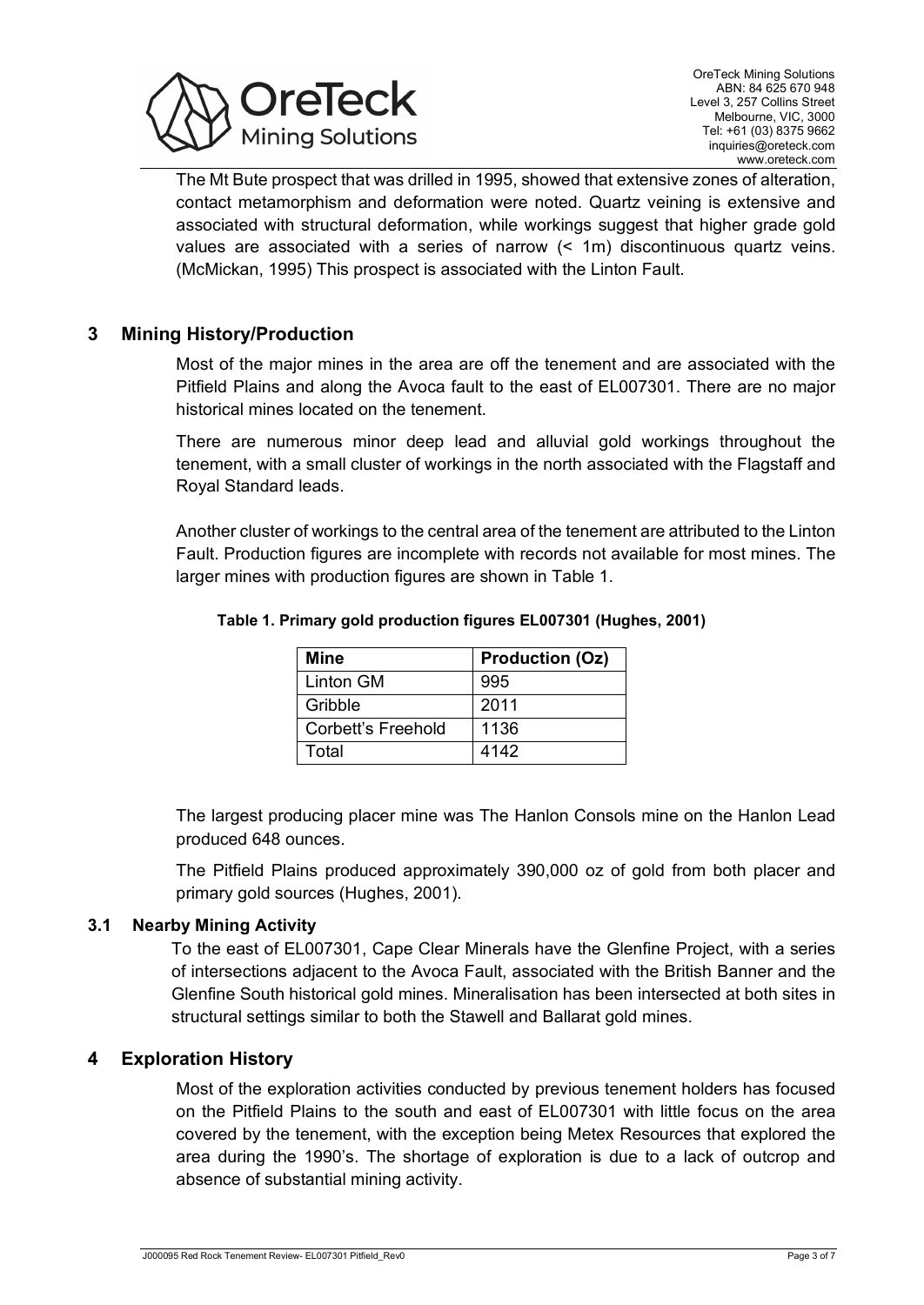

# **4.1 Metex Resources, 1995**

Summarised from McMickan, 1995.

A soil sampling program was undertaken to assist in the positioning of auriferous quartz reefs that were mined historically and to identify previously undiscovered reefs. The sampling program was conducted along strike of the Linton Reef, with a line to the east to cover areas of historical mining.

442 samples weighing between 3-4 kg were taken from the B/C soil horizon on lines 200 m apart at 20 m centres on a local grid.

A >30 ppb Au anomaly was identified over a strike length of 1200 m with widths of up to 120 m, in four parallel zones. All historical gold diggings fall within this anomalous zone. An excellent correlation between gold and arsenic is observed, with higher arsenic values recorded closer to the intrusive granite to the south (McMickan, 1995).

An RC drill program was conducted within the >60 ppb Au contour identified from the soil geochemistry program [\(Figure 1\)](#page-1-1). 14 holes for a total of 636 m were drilled with the average vertical depth being 35 m. The holes were drilled at  $-60^\circ$  at 25 m spacing along the grid at 200 m line spacing.

Samples were taken as a 3-4 kg 4 m composites from metre drill intervals and were analysed for gold and arsenic.

Low grade values were intersected, although 10 out of the 14 holes drilled intersected slightly anomalous gold mineralisation over somewhat broad significant downhole widths, with the highest result being 13m @ 0.88 ppm. The scans of the geological logs of this drilling available in the public domain are at a resolution that prevents identification of the lithology and other data, therefore a review of the geology and mineralisation was unable to be completed. A copy of the original logs would need to be acquired to complete this work. A summary of the intersections greater than 0.5 ppm is shown in [Table 2.](#page-4-0)

<span id="page-4-0"></span>

| <b>Hole No</b>    | Interval (m) | Intercept (ppm Au) |
|-------------------|--------------|--------------------|
| MBC05             | $5 - 18$     | 13 m @ 0.88        |
|                   |              | Inc 1 m $@$ 4.55   |
|                   | 19-26        | 7 m @ 0.57         |
| MBC06             | $6 - 8$      | 2 m (20.5)         |
|                   | $22 - 26$    | 4 m @ 0.68         |
| MBC07             | 29-32        | 3 m @ 0.52         |
|                   | 41-43        | 2 m @ 0.81         |
| MBC08             | 36-37        | 1 m @ 2.34         |
| MBC11             | $12 - 18$    | 6 m @ 0.58         |
| MBC <sub>12</sub> | 35-37        | 2 m (20.49)        |

|  | Table 2. Intersections > 0.5 ppm RC drilling EL007301 |  |  |  |  |
|--|-------------------------------------------------------|--|--|--|--|
|--|-------------------------------------------------------|--|--|--|--|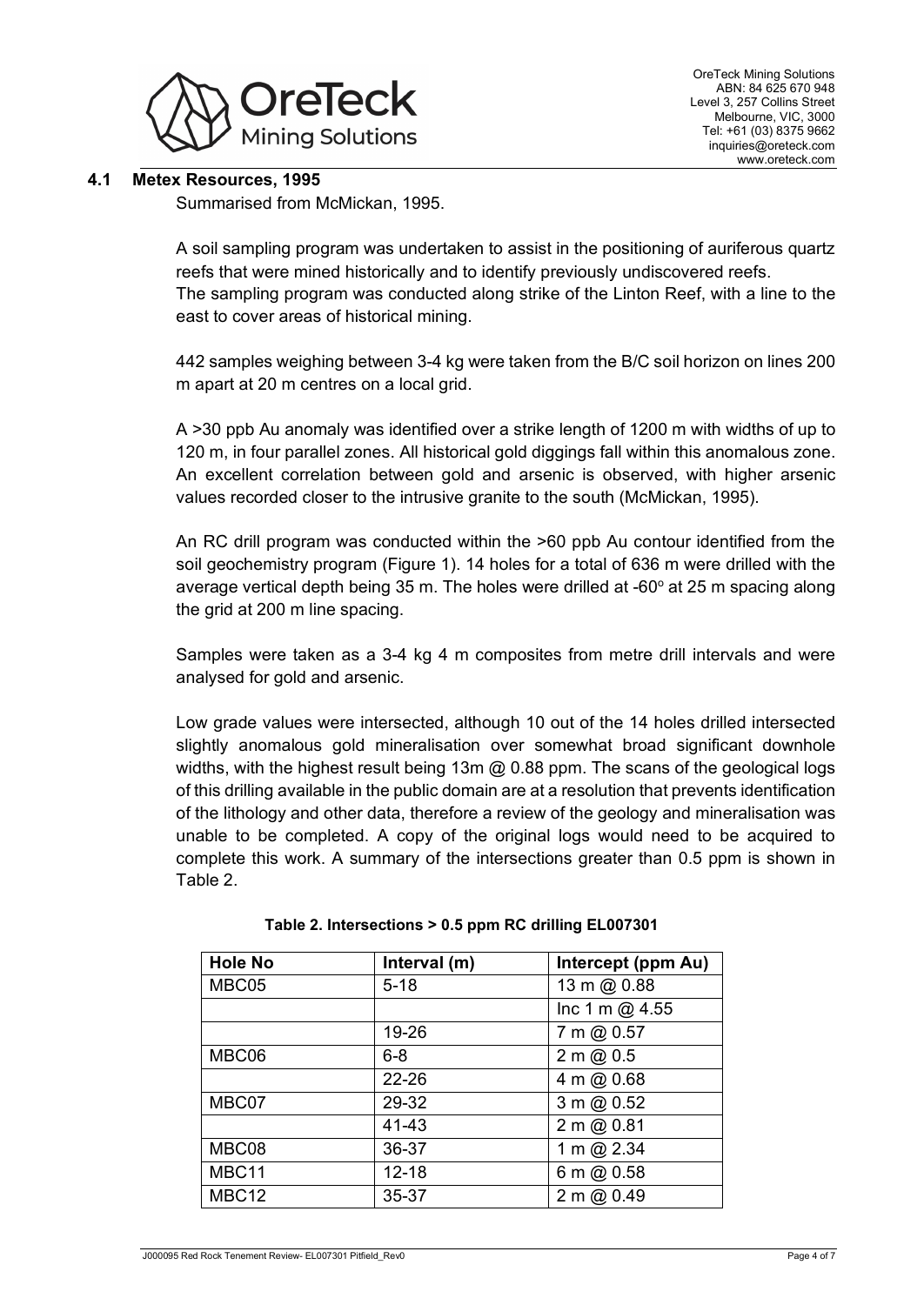

|                   | 41-45 | 4 m @ $0.5$  |
|-------------------|-------|--------------|
| MBC <sub>14</sub> | 19-20 | 1 m @ $0.92$ |
|                   | 32-34 | 2 m (20.81)  |

An RC drill program was conducted within the >60 ppb Au contour identified from the soil geochemistry program. 14 holes for a total of 636 m were drilled with the average vertical depth being 35 m. The holes were drilled at  $-60^\circ$  at 25 m spacing along the grid at 200 m line spacing.

Samples were taken as a 3-4 kg 4 m composites from metre drill intervals and were analysed for gold and arsenic.

# **4.2 Leviathan, 2003**

# 10/1/03 – 31/12/03

Focus was on areas outside of EL007301 although exploration techniques were used that could be applied to the tenement area, particularly in interpreting structures beneath the basalt.

The VIMP data sets were reprocessed and interpreted to enable accurate positioning of the Avoca Fault, estimating the position and limit of the Cambrian metabasalts and mapping structures [\(Figure 1\)](#page-1-1) that may control mesothermal gold mineralisation under the Newer Volcanics. The interpretation allowed more accurate mapping of the Avoca Fault and Cambrian metabasalts, but the gravity response of the Pitfield Volcanics indicated that a detailed gravity survey would be better for mapping geological features under cover and to define targets (Bartlett, 2003).

# **5 Exploration Strategy**

The recommended exploration strategy for this tenement is to advance on previously completed work by completing the following:

- Review the significance of low-grade anomalies in RC drilling from the Mt Bute prospect, including a thorough review of the mineralisation style of the mines along the Linton fault.
- Review magnetic data (VIMP) to interpret geological features beneath the basalt.
- Conduct a geochemical sampling program based on the interpretation of series of plunging folds with similarities to Ballarat on the eastern portion of the tenement [\(Figure 1\)](#page-1-1). 200 samples - \$50,000.

## **6 References**

BARTLETT, J. 2003. Reliance Minerals Ltd. EL 4696, Ballarat West (Pitfield Plains) Project. Annual report for the period ending 31 December 2003.

HUGHES, M.J. 2001. Allegiance Mining NL. EL4454. Pitfield Plains Project. Final Report, 23 January 2001.